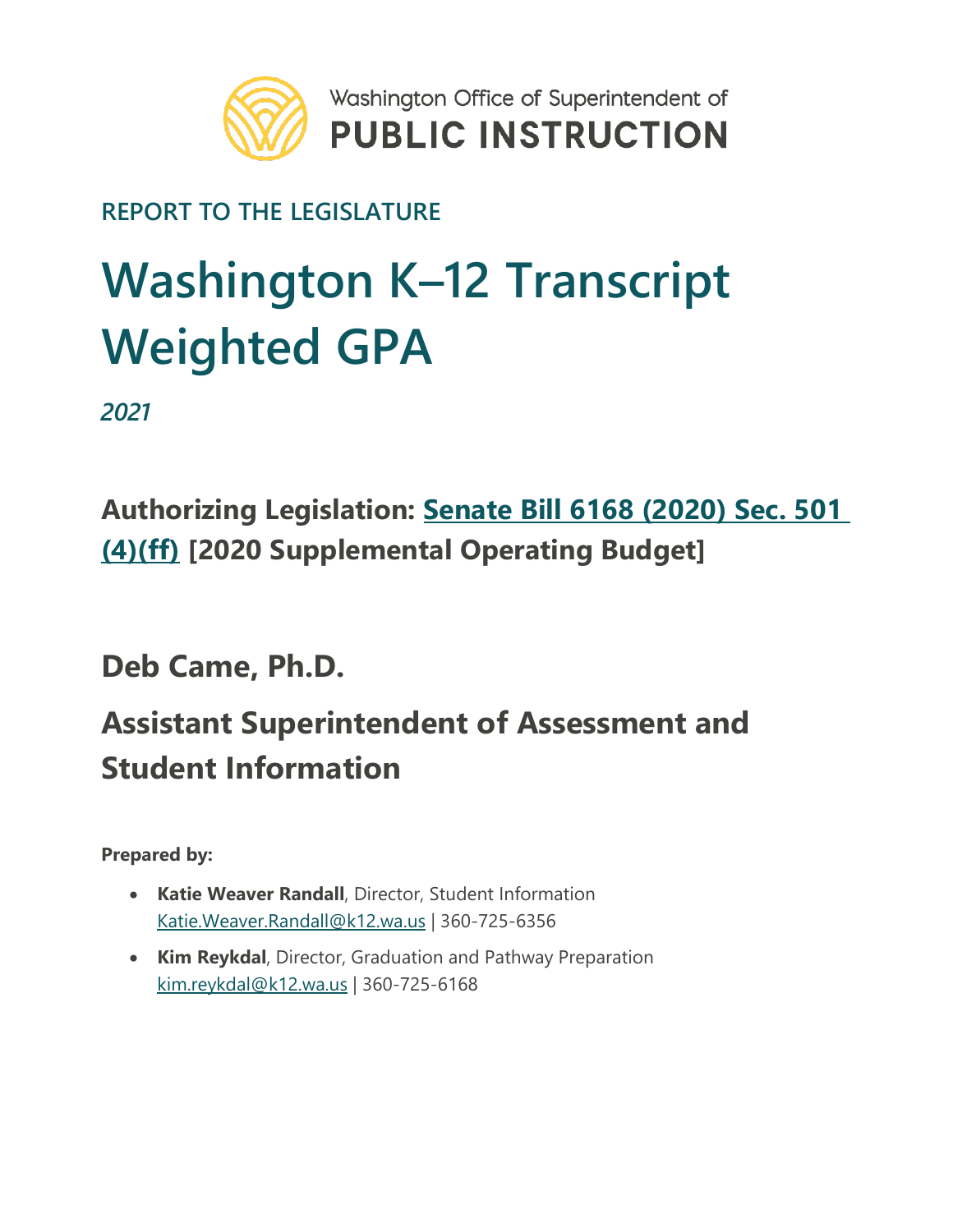## **TABLE OF CONTENTS**

| Would a Weighted GPA Encourage Students to Take Accelerated Coursework?5                  |  |
|-------------------------------------------------------------------------------------------|--|
|                                                                                           |  |
|                                                                                           |  |
| Figure 2: SY 2020-21 Percentage of High School Students Completed a Dual Credit Course by |  |
| Other Potential Impacts of a Weighted GPA on Students and the Education System 8          |  |
|                                                                                           |  |
|                                                                                           |  |
|                                                                                           |  |
|                                                                                           |  |
|                                                                                           |  |
|                                                                                           |  |
|                                                                                           |  |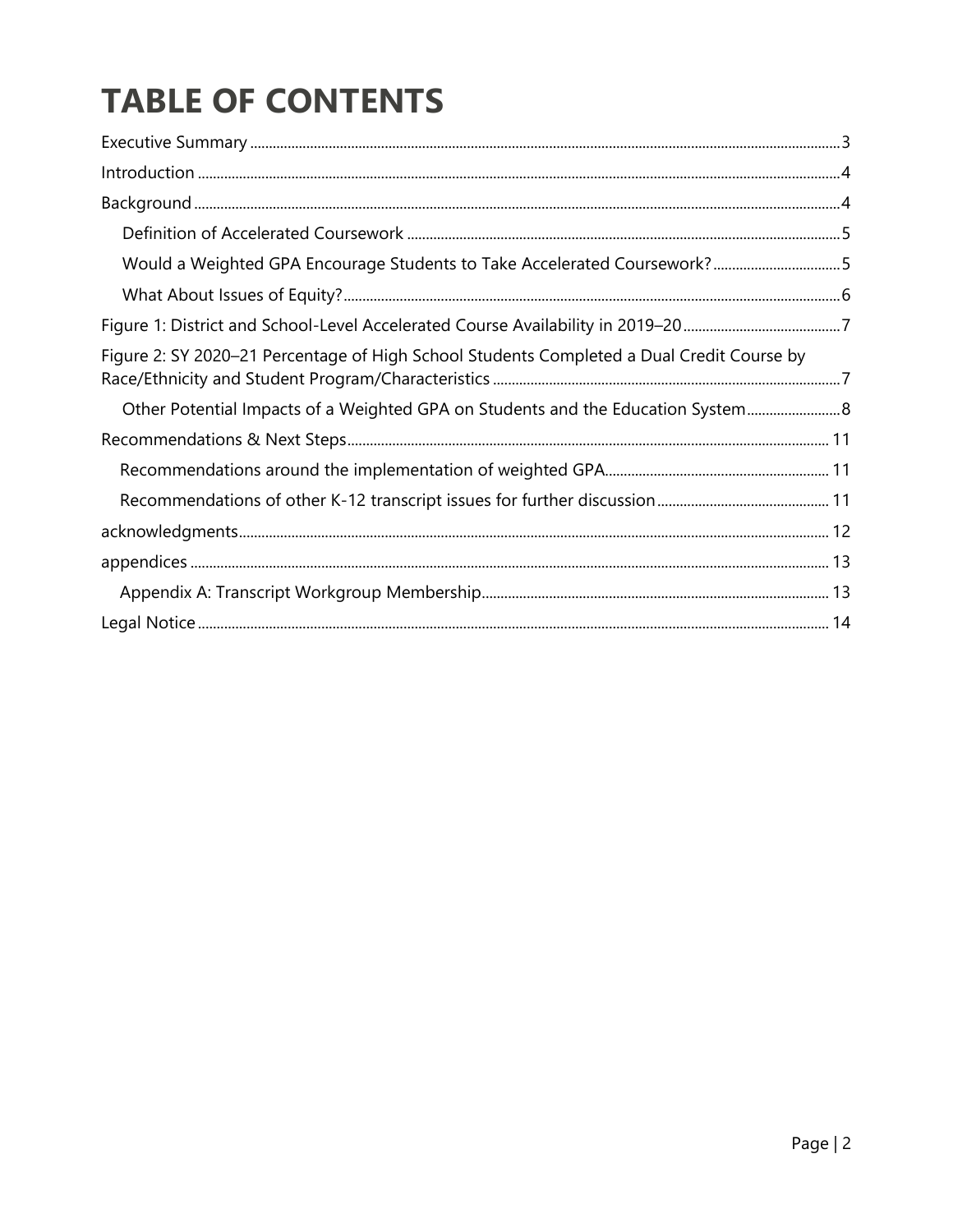### <span id="page-2-0"></span>**EXECUTIVE SUMMARY**

The 2020 Legislature tasked the Office of Superintendent of Public Instruction (OSPI) with putting together a workgroup in consultation with other education groups and institutions to examine the Washington K–12 standardized transcript and to review and report back on potential changes to the standardized transcript. This included, but was not limited to, allowing the use of a weighted grade point average (GPA) for accelerated coursework. The workgroup reviewed K–12 and higher education practices and policies as well as data on the availability of accelerated coursework across the state and for specific student groups.

The workgroup recommends that weighted GPAs not be adopted at this time. Instead, the workgroup recommends this issue be revisited after school districts have enough time to put their policies around academic acceleration in place. As specified in Revised Code of Washington (RCW) [28A.230.090,](https://apps.leg.wa.gov/RCW/default.aspx?cite=28A.230.090) the state has sufficient time to evaluate the impact of these policies on increasing equitable access to accelerated coursework for all students. An evaluation of these efforts would be appropriate in the 2025–26 school year. Students in 7th grade when [House Bill 1599](https://app.leg.wa.gov/billsummary?BillNumber=1599&Year=2019) passed will have graduated by that time.

Additionally, the workgroup also recommends that the Transcript Workgroup continue to meet to address the following K–12 Transcript issues:

- An electronic transcript
- Designation of graduation pathways
- Updating and designation of College Academic Distribution Requirements (CADRs)
- Inclusion of incomplete grades starting Spring 2020 and beyond
- Inclusion of course designation code 'Y' for Youth Re-Engagement Dual Credit courses

OSPI will schedule and facilitate the meetings per the intent of [RCW 28A.230.125](https://apps.leg.wa.gov/RCW/default.aspx?cite=28A.230.125) and will use the first meeting to prioritize the order in which the workgroup will address the issues.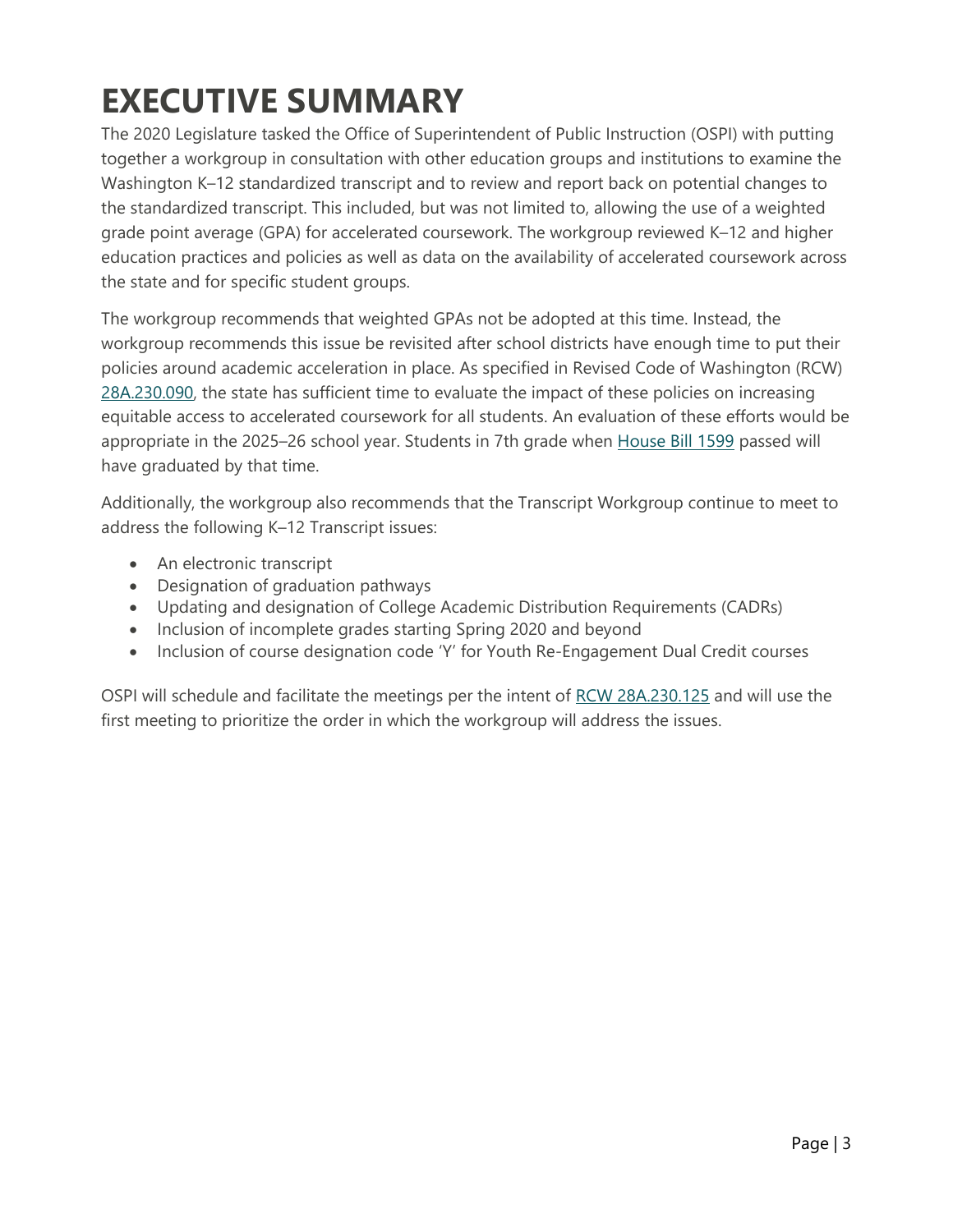## <span id="page-3-0"></span>**INTRODUCTION**

The 2020 Supplemental Operating Budget requires OSPI to work in consultation with Washington's fouryear higher education institutions, the State Board for Community and Technical Colleges (SBCTC), and the Workforce Training and Education Coordinating Board (WTB), to review and report on potential changes to the standardized high school transcript, including, but not limited to, allowing the use of a weighted GPA for accelerated coursework.

**RCW 28A.230.125 requires OSPI, in partnership with Washington's fouryear institutions, SBCTC and WTB to create and maintain a Washington K–12 standardized high school transcript.** 

OSPI focused on two objectives: 1) producing recommendations specific to a weighted GPA and 2) generating an agreed-upon list of other transcript issues that the workgroup would pursue on a later timeline.

### <span id="page-3-1"></span>**BACKGROUND**

OSPI worked with our partners, as identified in the statute, to recognize representatives from both public and private four-year higher education institutions, the Council of Presidents (COP), Independent Colleges of Washington (ICW), SBCTC, and the WTB. Individuals were also identified to represent high school administrators, school counselors, and other higher education stakeholders. The full list of workgroup members can be found in Appendix A.

The workgroup met four times in November and December 2020. The workgroup committed to keeping equity at the front and center of our discussions as we examined the feasibility and utility of implementing a weighted GPA to encourage students to participate in accelerated coursework. Specifically, the workgroup used the following questions to guide the development of the recommendations:

- **How do we define accelerated coursework?** The proviso language uses the term accelerated. Is accelerated the same or different than rigorous or dual credit coursework?
- **Would a weighted GPA encourage more students to take accelerated coursework?** Is the fear of negatively impacting one's GPA the only barrier to participation in accelerated coursework? Are there other barriers? Is this the right or most effective mechanism to encourage participation in accelerated course work?
- **What about issues of equity?** Do all students have access to accelerated coursework, or are there systemic barriers to accessing accelerated coursework that might further the opportunity gaps of students experiencing poverty and Black and Indigenous students of color?
- **Are there other impacts of using a weighted GPA on students, schools, and higher education institutions that need to be considered?**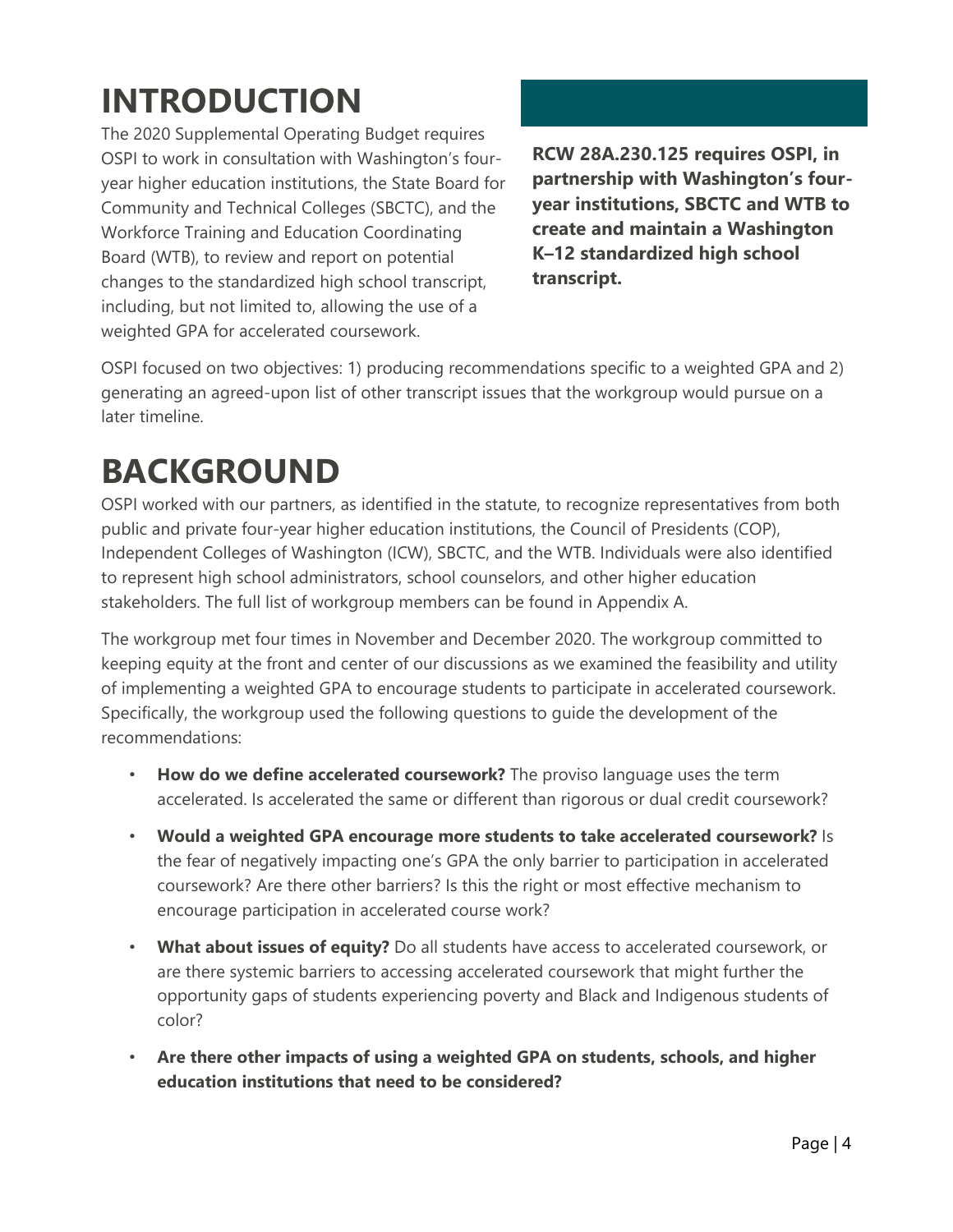#### <span id="page-4-0"></span>**Definition of Accelerated Coursework**

The workgroup needed to define "accelerated coursework" to focus the work and develop recommendations. The workgroup examined existing Washington state law and how school districts currently define accelerated coursework, and how other states identified courses that would receive additional weight in the GPA calculation. The existing statutes, RCW 28A.320.195 and RCW 28A.230.090, identify processes to ensure all students have access to accelerated coursework. Still, it does not specify courses that could be identified at the state-level as accelerated that would be candidates for weighting. The review of Washington school district practices around accelerated coursework found that districts define accelerated coursework differently.

- [Northshore's definition: "High School Accelerated Programs –](https://nam02.safelinks.protection.outlook.com/?url=https%3A%2F%2Fwww.nsd.org%2Fschools%2Fprograms-services%2Fhighly-capable-services%2Fservices-programs%2Fhigh-school-accelerated-programs&data=04%7C01%7CKatie.Weaver.Randall%40k12.wa.us%7C754f1764be464452153408d890051994%7Cb2fe5ccf10a546feae45a0267412af7a%7C0%7C0%7C637417698892111418%7CUnknown%7CTWFpbGZsb3d8eyJWIjoiMC4wLjAwMDAiLCJQIjoiV2luMzIiLCJBTiI6Ik1haWwiLCJXVCI6Mn0%3D%7C1000&sdata=pHQkWsa53xOYPRAHMJilmD%2BOCZryMgnOM7E%2FDZkjGLY%3D&reserved=0) Overview: "In high school, students have a variety of options for engaging in advanced-level work. These options include Running Start, Advanced Placement (AP), International Baccalaureate (IB), and College in the High School. Students do not need to be qualified for Highly Capable services to enroll in these programs. High school counselors work with students to advise them of opportunities for advanced learning. Some of these opportunities, such as Career and Technical Education, may only be offered at specific locations. (…) High school students should work with their guidance counselors to develop an academic plan that best fits their needs, preferences, and goals."
- [Lake Washington SD's:](https://nam02.safelinks.protection.outlook.com/?url=https%3A%2F%2Fwww.lwsd.org%2Fprograms-and-services%2Faccelerated-programs&data=04%7C01%7CKatie.Weaver.Randall%40k12.wa.us%7C754f1764be464452153408d890051994%7Cb2fe5ccf10a546feae45a0267412af7a%7C0%7C0%7C637417698892121411%7CUnknown%7CTWFpbGZsb3d8eyJWIjoiMC4wLjAwMDAiLCJQIjoiV2luMzIiLCJBTiI6Ik1haWwiLCJXVCI6Mn0%3D%7C1000&sdata=T3980wM22AThtgx%2B4VXhpUkLQjb8psmD9PVh4geJZ5g%3D&reserved=0) "Lake Washington School District provides accelerated academic programs for students in kindergarten through 12th grade. These programs are designed to meet the students' learning styles and needs with exceptional intellectual, academic, and creative abilities."

The review of other states' practices also showed variability in how school districts determine which courses to give greater weight in GPA calculations and a lack of a consistent and broadly accepted standards that could guide this work. With no statutory definition of accelerated coursework and no single adopted model to follow from Washington school districts or other states, the group defined "accelerated coursework" as dual credit courses as already designated on the K–12 standardized transcript and in the OSPI Comprehensive Education Data and Research System (CEDARS). These include Advanced Placement (AP), College in the High School (CiHS), International Baccalaureate (IB), Cambridge International (CI), Running Start, and Career and Technical Education (CTE) Dual Credit courses. Dual Credit course can count towards both high school and college credit. The workgroup intentionally excluded honors courses in this definition because there is no standard to determine if a course is designated as honors.

#### <span id="page-4-1"></span>**Would a Weighted GPA Encourage Students to Take Accelerated Coursework?**

The guiding question this workgroup explored was this: Would weighted GPA points for accelerated courses increase students' willingness to take the risk of enrolling in a more rigorous course? GPAs are a familiar and universal metric associated with academic success, the college admission process and class ranking. Allowing students, the opportunity to increase their academic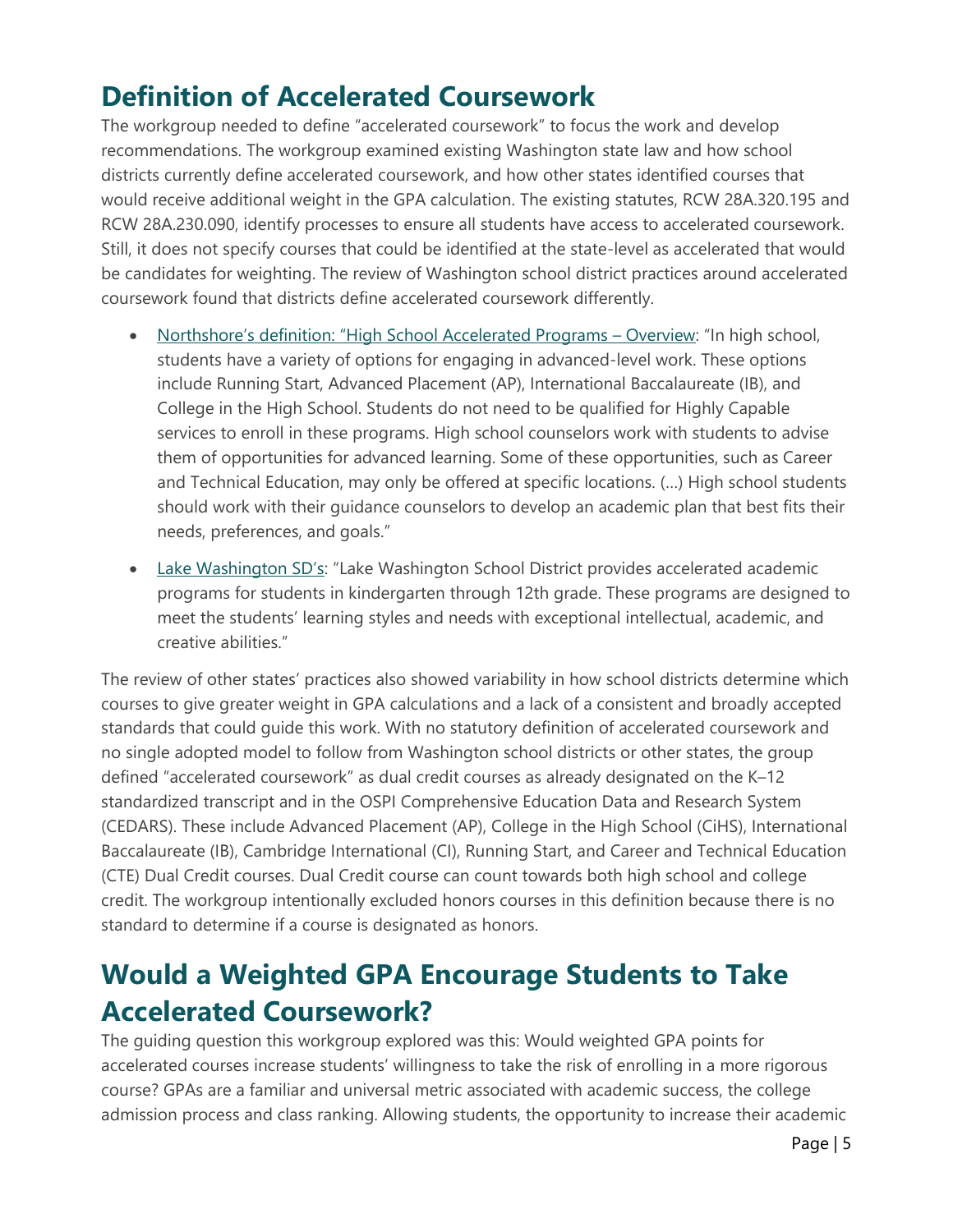standing using a weighted GPA may provide an incentive for some students to take accelerated classes. Also, the knowledge that their weighted GPA would be less impacted by earning a lower grade is another consideration for students.

However, for many students, a weighted GPA may not be an incentive to increase participation in accelerated coursework. Colleges that recalculate GPAs to weight them typically only use the core academic courses in that calculation. Therefore, it may discourage students who do not have access to accelerated courses aligned with their interests or who are not ready for accelerated coursework. Weighted GPAs may also convey a message that without accelerated coursework as defined, students would not have the option of attending a baccalaureate college.

A higher GPA is also commonly viewed by students and families as beneficial in the college admissions process. However, many higher education institutions do not use weighted GPAs or they use their own weighting process. The Washington public four-year higher education institutions do not use weighted GPAs for admission decisions nor for merit-based scholarship decisions. They are committed to making admissions decisions using equitable criteria for all applicants, including non-residents, independent school students, and homeschooled students. Additionally, GPAs may be overweighted in their calculation using inconsistent or flawed methods<sup>1</sup> or may not predict student success in college. In general, more selective colleges and universities still use weighted GPAs for admissions decisions but almost all baccalaureate institutions have moved to a more holistic review of application materials, to address the historical and systemic inequities in college admissions. These institutions are more focused on the rigor of courses taken relative to what is available to the student and the student's performance in courses.

### <span id="page-5-0"></span>**What About Issues of Equity?**

#### **Access to Accelerated Coursework is not the Same Across the State or for all Students**

Figure 1 shows that the availability of accelerated courses is not uniform across the state. 71% of districts and 55% of schools offered one or more AP courses in the 2019–20 school year, and the results are similar for College in the High School and Running Start, the other large dual credit programs. The workgroup acknowledged that data simply showing the number of schools offering one or more accelerated courses was an incomplete picture of equitable access but still indicates the disparity in access across districts.

<sup>1</sup> Lang, D. M. (2007). Class Rank, GPA, and Valedictorians: How High Schools Rank Students. *American Secondary Education*, *35*(2), 36–48.<http://www.jstor.org/stable/41406287>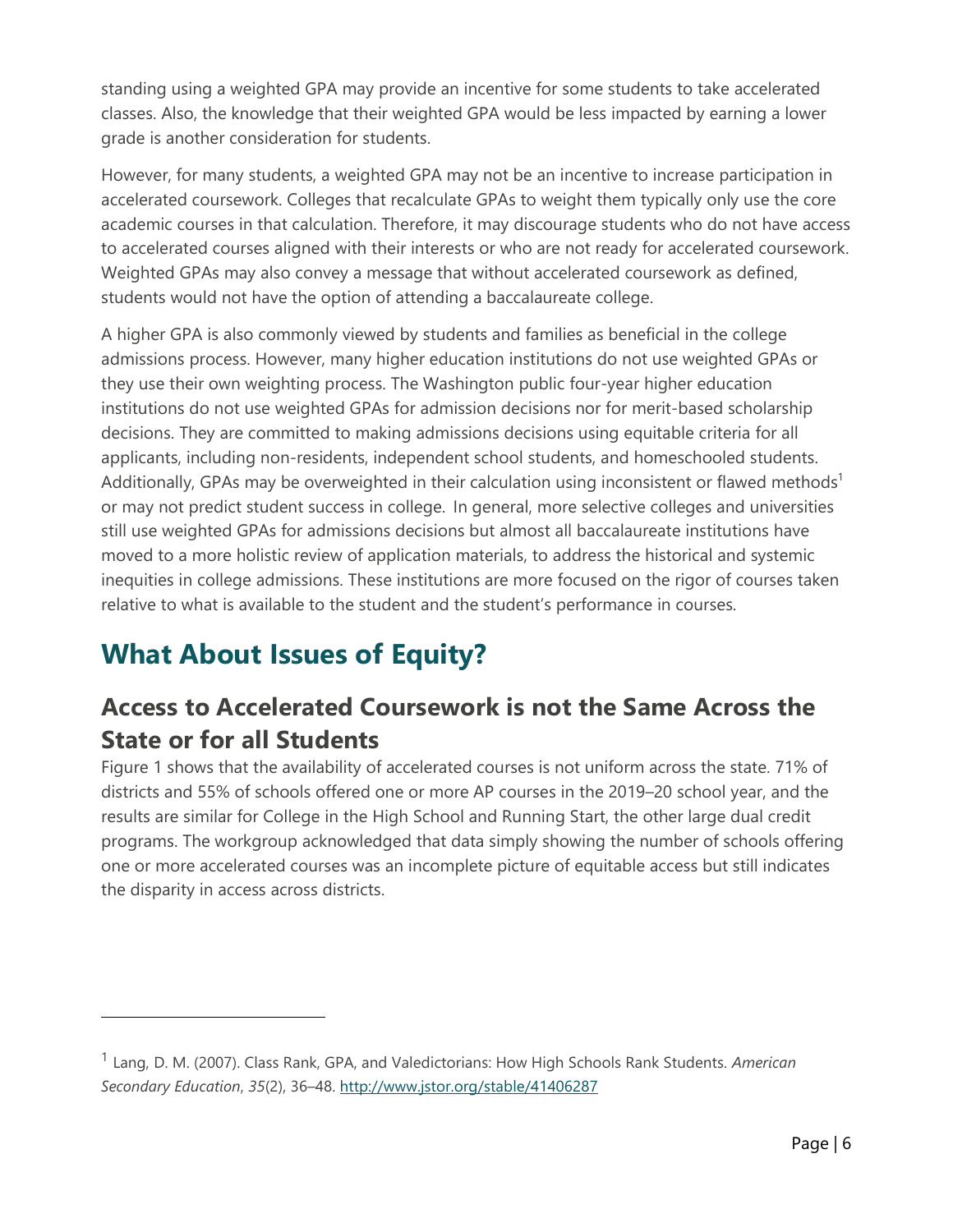| <b>Accelerated Course</b><br>Type | <b>District</b><br><b>Count</b> | <b>District Percent</b> | <b>School</b><br><b>Count</b> | <b>School</b><br><b>Percent</b> |
|-----------------------------------|---------------------------------|-------------------------|-------------------------------|---------------------------------|
| AP                                | 187                             | 71%                     | 345                           | 55%                             |
| Cambridge                         |                                 | 2%                      |                               | 1%                              |
| College in the High School        | 203                             | 77%                     | 302                           | 48%                             |
| International Baccalaureate       | 21                              | 8%                      | 29                            | 5%                              |
| <b>Running Start</b>              | 202                             | 77%                     | 359                           | 57%                             |

#### <span id="page-6-0"></span>**Figure 1: District and School-Level Accelerated Course Availability in 2019–20**

**Source:** CEDARS, 11/30/2020 – Count of schools/districts offering courses only includes those that have 9–12th grade students enrolled in the 2019–20 school year.

In addition to the school-level finding that there is a correlation between the percentage of the school population that is low income and AP course availability, Figure 2 shows that student groups are not equally represented in accelerated coursework enrollment. There are opportunity gaps between groups of students across all types of accelerated coursework. Fewer students with disabilities, multilingual learners, and some race/ethnicity groups—particularly American Indian/Alaskan Native—completed dual credit courses.



#### <span id="page-6-1"></span>**Figure 2: SY 2020–21 Percentage of High School Students Completed a Dual Credit Course by Race/Ethnicity and Student Program/Characteristics**

Additionally, data from the Washington Student Achievement Council's (WSAC) Equity Landscape [Report: Exploring Equity Gaps in Washington Postsecondary Education](https://wsac.wa.gov/sites/default/files/2020-10-20-Report-Equity-Landscape.pdf) (pages 10-13) shows that in 2019, certain student groups, including students who are American Indian, Hispanic, or low income, are underrepresented in almost all types of dual credit courses.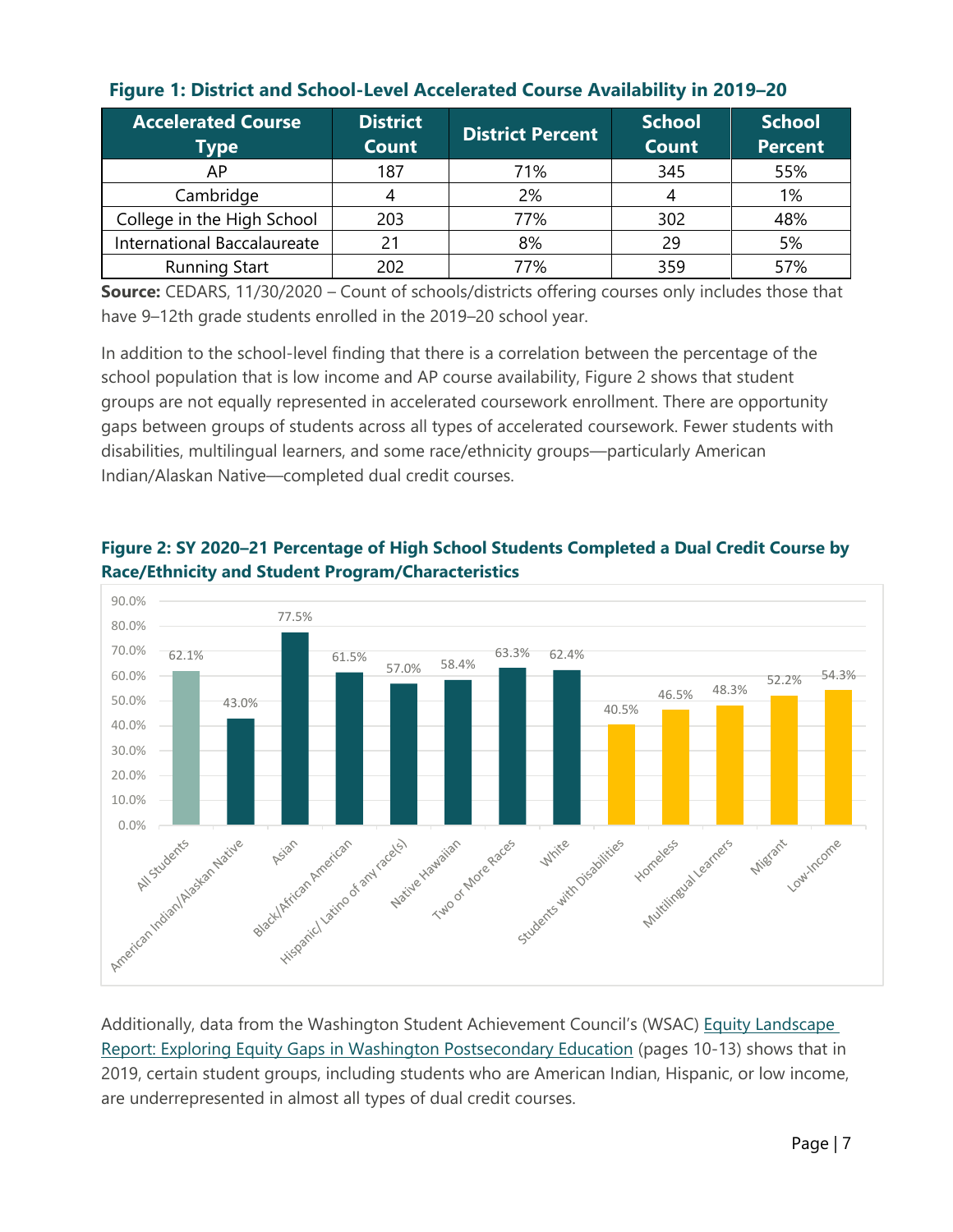### <span id="page-7-0"></span>**Other Potential Impacts of a Weighted GPA on Students and the Education System**

#### **Widens the Historical and Systematic Inequities of Access to and Engagement in Accelerated Coursework**

Washington data (see Figures 1 and 2) show differences in access to accelerated learning courses across student demographic groups and schools and districts. Historically, larger schools and schools in the more densely populated areas of our state have been inherently positioned to offer greater access to in-person models of rigorous coursework, whether at the high school or a nearby college or university. In comparison, smaller and more rural schools have often had to use online or co-delivered dual credit course options to provide students access to advanced courses, which are less than ideal instructional models. The inclusion of weighted GPA on transcripts may increase the inequities stemming from a lack of access to accelerated learning opportunities in Washington.

#### **May Impact the College-going Rate in Washington <sup>2</sup>**

Job creation and demand in industries requiring credentialed workers (healthcare, consulting, business, finance, education, and government services) is growing. *<sup>3</sup>* However, 40% of Washington's graduating class of 2018 did not enroll in any type of college coursework within the first year after graduation. 4

The use of weighted GPAs that only incorporate the core academic courses could impact how students engage in preparing for post-high school opportunities. Additionally, students who lack access to course options or the needed academic support and encouragement to pursue accelerated learning may not consider preparing for college a viable route and thus opt-out of pursuing further education at a baccalaureate institution after high school.

#### **Exaggerates Importance of Participation in Accelerated Courses in Core Academic Subject Areas**

Completing accelerated courses can provide meaningful information about a student's preparation for college. Teacher expectations, professional development, training, pedagogy, and experience all factor into determining the rigor of a course. However, it is an overgeneralization to assume accelerated learning as defined is more rigorous than non-accelerated courses.

<sup>&</sup>lt;sup>2</sup> Washington Round Table. 2020 July. Restarting Amidst the COVID-19 Pandemic. Waroundtable.com. [https://www.waroundtable.com/wp-content/uploads/2020/07/P270\\_RestartingAmidstCovid\\_7.2020.pdf](https://www.waroundtable.com/wp-content/uploads/2020/07/P270_RestartingAmidstCovid_7.2020.pdf)

<sup>&</sup>lt;sup>3</sup> Washington Round Table. 2018 July. The Path to 70% Credential Attainment. Waroundtable.com. [https://www.waroundtable.com/wp-content/uploads/2018/06/WKWJ-Path-to-70-Credential-Attain\\_FINAL-](https://www.waroundtable.com/wp-content/uploads/2018/06/WKWJ-Path-to-70-Credential-Attain_FINAL-REPORT.pdf)[REPORT.pdf](https://www.waroundtable.com/wp-content/uploads/2018/06/WKWJ-Path-to-70-Credential-Attain_FINAL-REPORT.pdf)

<sup>4</sup> Education Research & Data Center. High School Graduate Outcomes Dashboard. 2020 June. Washington State Office of Financial Management.<https://erdc.wa.gov/data-dashboards/high-school-graduate-outcomes>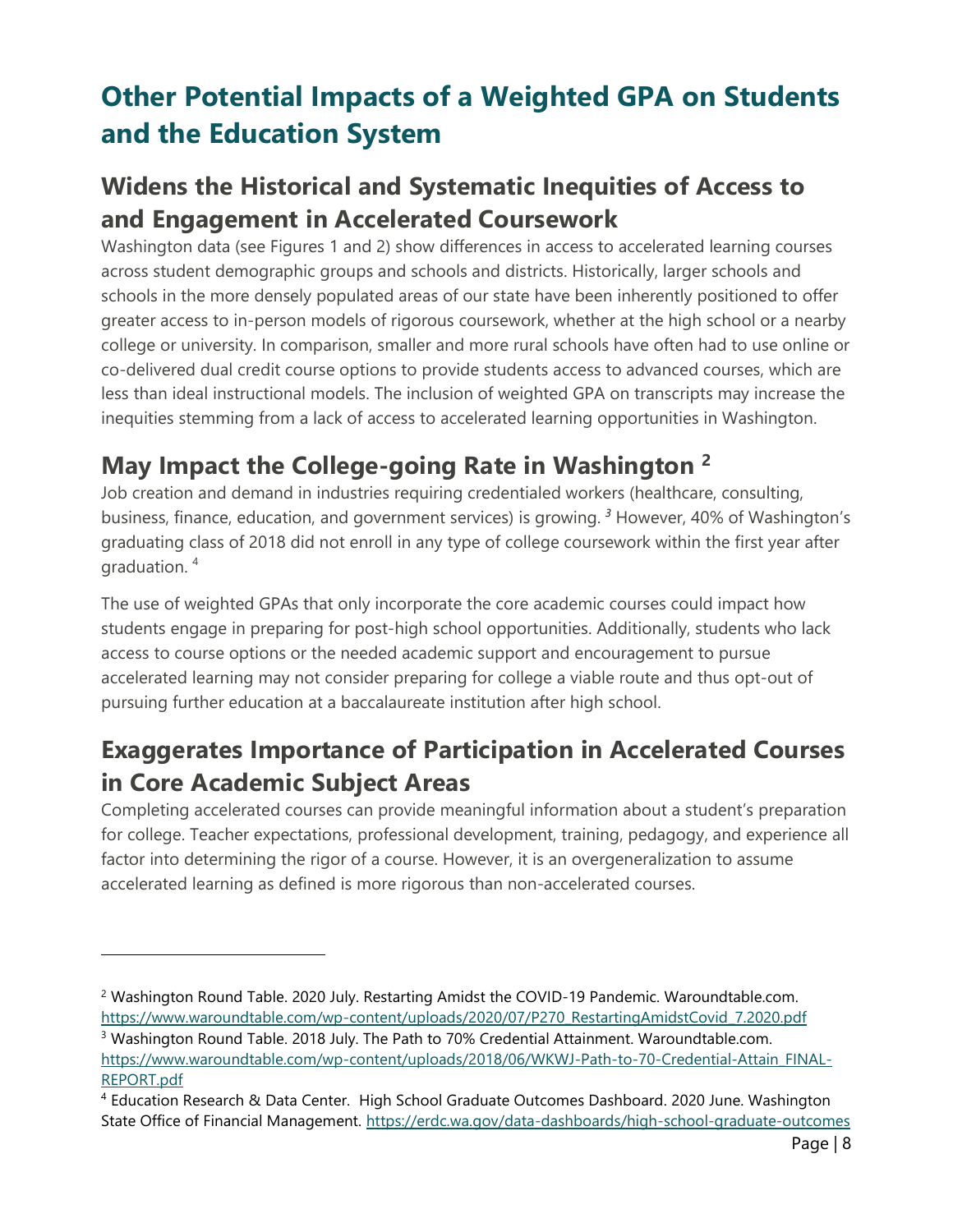The inclusion of core academic courses in a weighted GPA as the gauge of a student's ability to engage in accelerated coursework is also an incomplete measure. Weighted GPAs leave out students who excel in career and technical education programs and do not take into account students with cognitive, linguistic or other impacts on their academic abilities for whom general education courses may be considered "accelerated" learning.

Based on how accelerated learning is currently defined, a student's individual achievement and success cannot simply be determined by the type or number of rigorous or advanced courses a student completes. Elevating academically advanced students may contribute to the continued exacerbation of inequities among student groups, student disengagement from learning, and the under-valuing of individual student effort and achievement, whether academic or personal.

#### **Narrow Focus on GPA is Misaligned with Holistic and Multiple-Measure Best Practices in Education**

An unweighted GPA gives equal weighting to all courses, which more equitably acknowledges students' varying interests and academic skills. The weighted GPA scale implicitly factors in an assumption of the difficulty in earning an "A" grade. The level of effort to achieve that grade varies by student. High schools may use a weighted GPA with the belief that it represents students' actual academic accomplishments. This may not consider whether grades represent learning and skill mastery or work completion, test-taking abilities and other measures of students' academic success. Students are best served when they seek learning and skill-building, not just a metric to measure their academic accomplishments.

Baccalaureate colleges and universities have increasingly used a more holistic review of student readiness for college to mitigate many of the inequities inherent in students' academic preparation. The review process considers course selection relative to available options, GPAs, writing skills, test scores, and other academic performance indicators as well as engagement in activities, leadership, and community service, letters of recommendation, and personal circumstances and characteristics.

#### **Weighted GPAs May Increase Academic Pressure and Contribute to Behavioral and Mental Health Issues for Students**

There is growing information and awareness of competitive school environments' potential impact on mental and behavioral health.<sup>5</sup> Emerging research finds that public and private schools noted as "high-achieving schools" are experiencing higher rates of behavioral/mental health problems, which may be attributed in part to academic pressure experienced by students. This may have an impact on both academically high-achieving students who feel compelled to take more accelerated courses in order to 'compete' college admissions, and for students who may lack access to

<sup>&</sup>lt;sup>5</sup> [Healthy Youth Survey 2018 Analytic Report.](https://www.askhys.net/Docs/HYS%202018%20Analytic%20Report%20FINAL%2011-14-2019.pdf) Washington State Health Care Authority, Department of Health, Office of the Superintendent of Public Instruction, and Liquor and Cannabis Board, November 2019.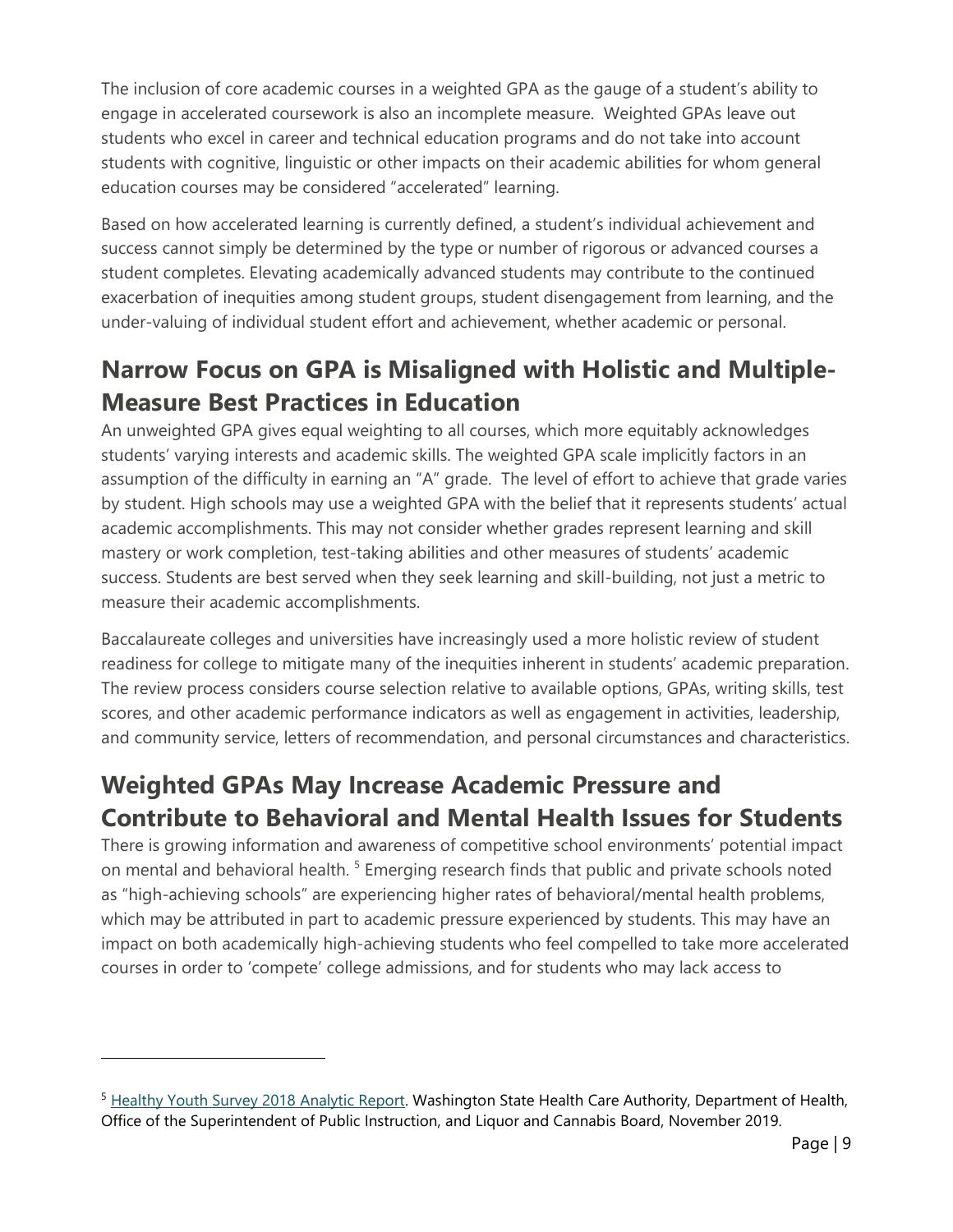resources and support for engaging in accelerated coursework and feel as if they are not able or equipped to "measure up" to their peers. <sup>6</sup>

#### **Changes Related to K–12 and Higher Education Resources and Personnel**

Washington has made significant investments over the last five years in adjusting graduation requirements to better align with students' interests, directly connect more students to accelerated learning opportunities, and prepare all students for further education or training after high school. These recent legislative changes will ensure more students are better equipped to access and engage in accelerated courses, including courses not traditionally considered in the calculation of weighted GPAs.

As established earlier, research is still limited about the potential for increasing engagement in accelerated coursework due to weighted GPAs. However, this workgroup anticipates improvements in postsecondary enrollment resulting from these recent legislative investments, including: better academic advising resulting from adequate student counselor-to-student ratio (or staff-to-student ratio), development of new accelerated learning and graduation pathway opportunities, highquality in-person instruction and support from trained educators and additional academic and social/emotional support from high school counselors, career counselors and specialists, college access providers, and educators.

<span id="page-9-0"></span>Washington's colleges and universities have also been adjusting their practices by reducing the emphasis on grades and test scores, adding more non-academic factors to consider in their admissions process and providing more academic and social/emotional supports for students. If the state were to adopt a weighted GPA, Washington's colleges and universities would need to invest time in understanding the differences among weighted GPA calculations across the school districts, including determining the extent to which students had access to accelerated coursework. Adding this layer of analysis into the college admissions process would likely increase the administrative burden on admissions staff and could impact and delay scholarship awards admissions decisions.

<sup>&</sup>lt;sup>6</sup> Jennifer Breheny Wallace. "On Parenting | Perspective," The Washington Post, September 26, 2019. Students [in high-achieving schools are now](https://www.washingtonpost.com/lifestyle/2019/09/26/students-high-achieving-schools-are-now-named-an-at-risk-group/) named an "at-risk" group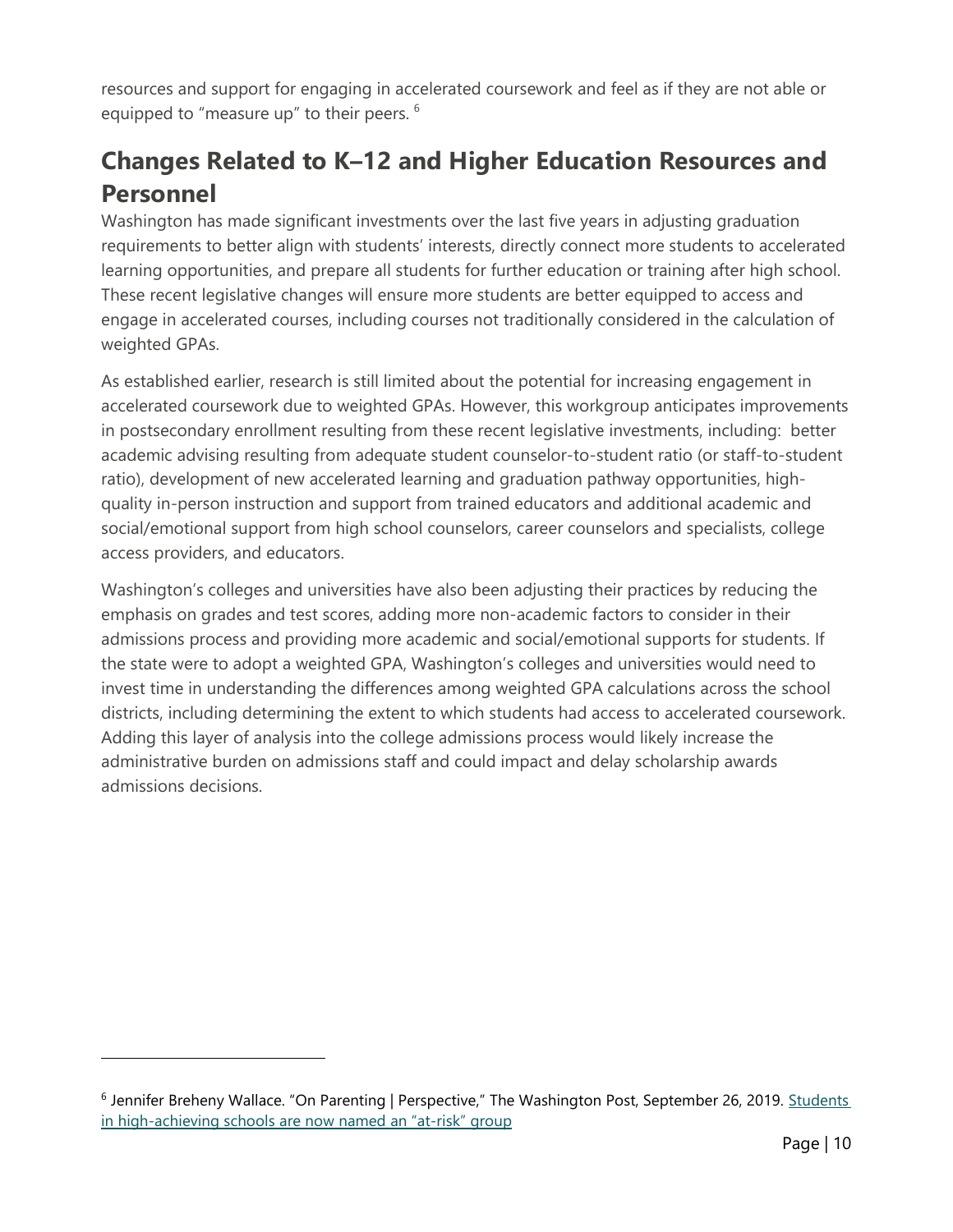### **RECOMMENDATIONS & NEXT STEPS**

#### <span id="page-10-0"></span>**Recommendations Around the Implementation of Weighted GPA**

The workgroup recommends that weighted GPAs not be adopted at this time but instead be revisited after school districts have adequate time to implement policies around academic acceleration, as specified in RCW 28A.320.195 and RCW 28A.230.090, and the inclusion of financial aid application information as a required component in the high school and beyond plan, as specified in RCW 28A.230.090. HB1599, which was just enacted in the 2019–20 school year, required districts to add the financial aid information to the high school and beyond plan and adopt an academic acceleration policy by the 2021–22 school year. The workgroup recommends that school districts be given sufficient time to implement these policy changes and integrate this effort into the academic guidance that students receive to see if it is adequate to achieve the goal of having more students participate in accelerated coursework and matriculate to a college or university for further post-high school education. An evaluation of impacts from these policy changes would be appropriate during and after the 2025–26 school year, allowing adequate time for students in 7th grade when House Bill 1599 (2019) passed to have graduated.

#### <span id="page-10-1"></span>**Recommendations of Other K–12 Transcript Issues for Further Discussion**

The Office of Superintendent of Public Instruction, in consultation with the four-year institutions as defined in RCW 28B.76.020, the State Board for Community and Technical Colleges, and the Workforce Training and Education Coordinating Board, will report on potential adjustments or alterations to the standard high school transcript created under RCW 28A.230.125, including consideration of:

- An electronic transcript
- Designation of graduation pathways
- Updating and designation of College Admission Distribution Requirements (CADRs)
- Inclusion of incomplete grades for 2020–21 and beyond

<span id="page-10-2"></span>• Inclusion of course designation code 'Y' for Youth Re-Engagement Dual Credit courses The workgroup recommends that the Transcript Workgroup continue to meet with final recommendations to be reflected in changes to the OSPI Transcript User Guide and FAQs. These changes would provide the foundation for communicating updated expectations around the contents and structure of the Washington K–12 standardized transcript or through other mechanisms appropriate to the recommendation.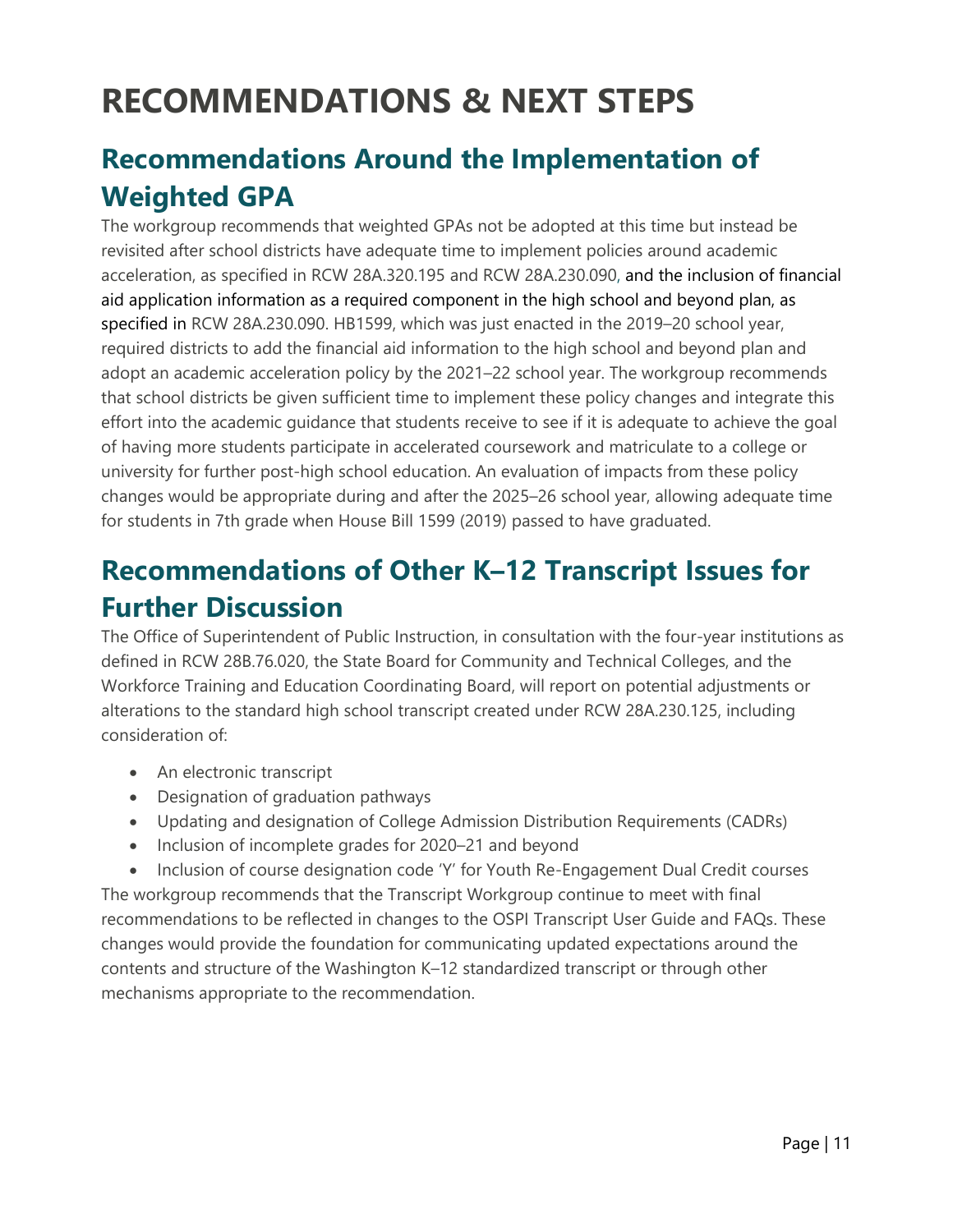## **ACKNOWLEDGMENTS**

OSPI would like to acknowledge the participants on the workgroup (see Appendix A) who informed the process and the crafting of these recommendations. OSPI appreciates all the workgroup members who volunteered their time and efforts to participate as representatives of their organization to the workgroup.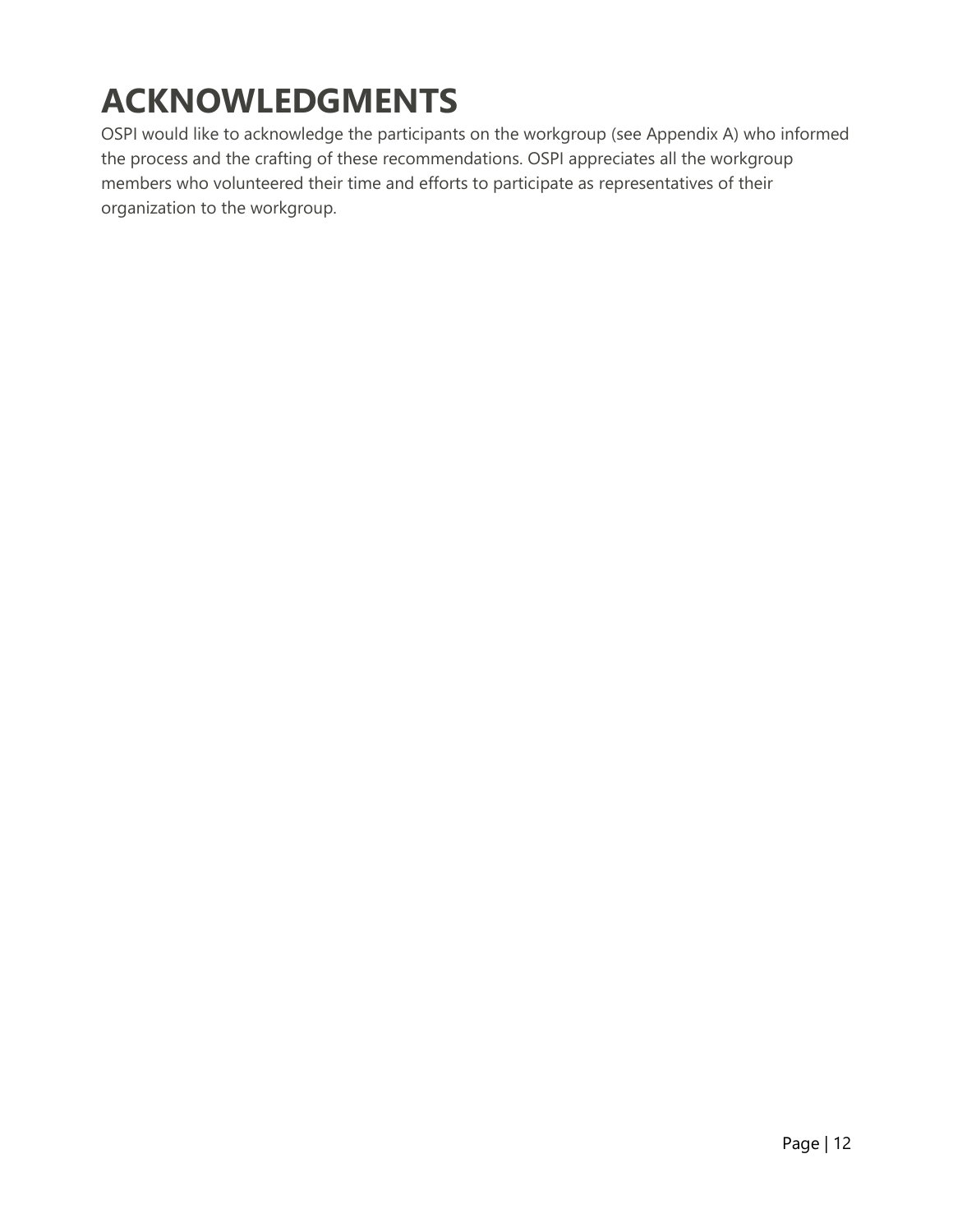### <span id="page-12-0"></span>**APPENDICES**

#### <span id="page-12-1"></span>**Appendix A: Transcript Workgroup Membership**

- Association of Washington School Principals: Scott Friedman
- Council of Presidents: Julie Garver
- Council of Presidents: Ruben Flores
- Independent Colleges of Washington: Terri Standish-Kuon
- OSPI: Jason Boatwright
- OSPI: Katie Weaver Randall
- OSPI: Katherine Keller
- OSPI: Kim Reykdal
- OSPI: Lisa Ireland
- Washington School Counselor Association: Jenny Morgan
- WA SBCTC: Jamie Traugott
- WA SBCTC: Joe Holliday
- Washington Student Achievement Council: Amelia Moore
- WTB: Eric Wolf
- Eastern Washington University: Jana Jaraysi
- Pacific Lutheran University: Melody Ferguson
- University of Puget Sound: Matthew Boyce
- University of Washington: Paul Seegert
- Walla Walla University: Dale Milam
- Washington State University: Nancy Wehrung
- Western Washington University: Cezar Mesquita
- Whitworth University: Greg Orwig